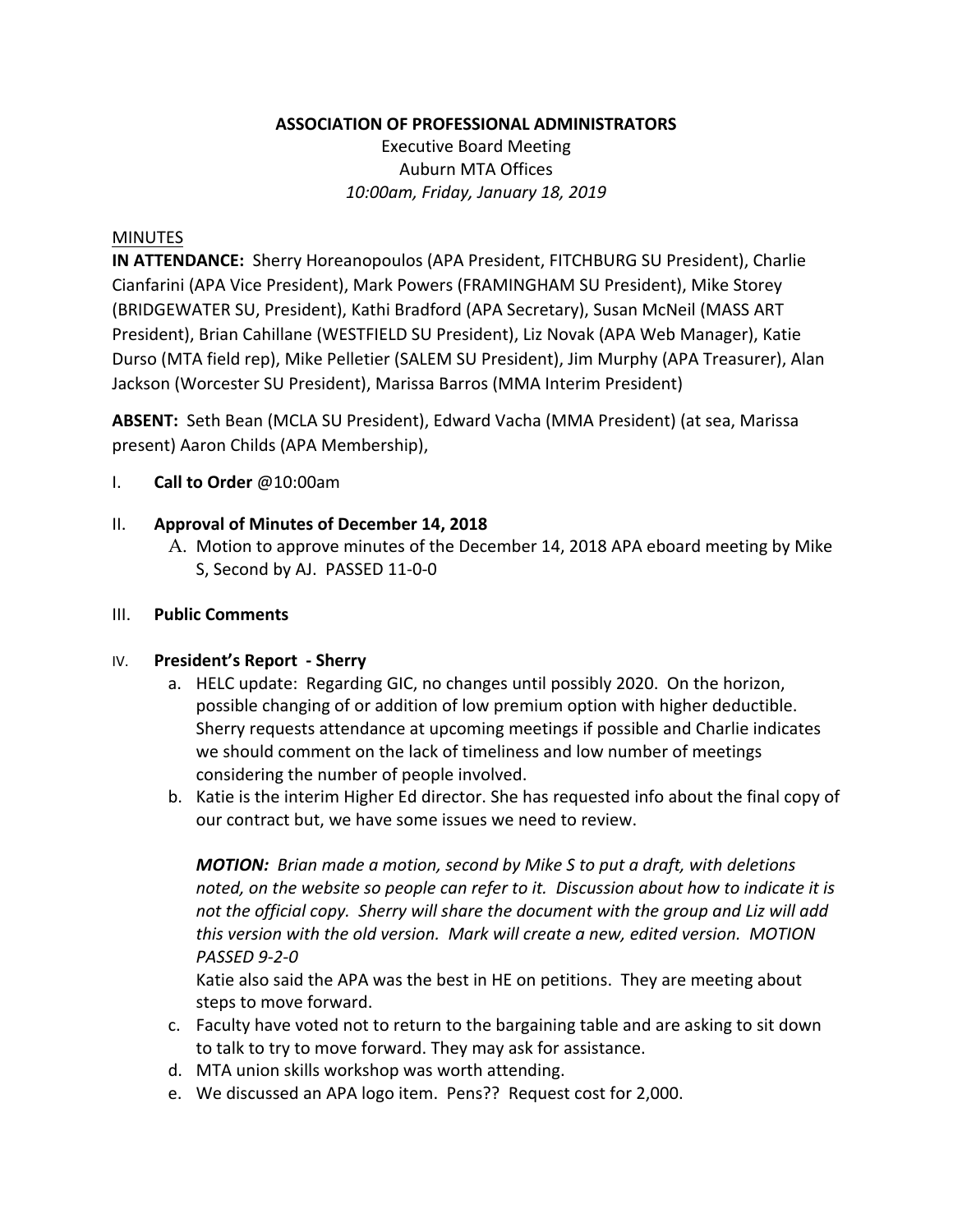## IV. **Treasurer's Report - Jim**

- a. See report for December and January via email
- b. Increase in mileage reimbursement to \$.58. Please use updated form.
- c. Jim is retiring at the end of March (3/29). We discussed a possible transition plan. May ask membership for consideration of an interim treasurer.
	- i. Require a paying unit member
	- ii. Prefer someone with APA experience
	- iii. Prefer accounting or budgeting experience.
	- iv. Jim and Mike S will review the job description and process for the February meeting with a timeline for the eboard to review.
- d. Payroll due on Tuesday, **February 19**, by 12:00pm to Jim Murphy

# V. **Membership and Data – Aaron**

- a. 1423 members, -8 since December
- b. 100 non-paying, done one from December

# VI. **Health and Welfare Report – AJ**

a. Next meeting in February, no news is good news.

# VII. **Website – Liz**

- a. A few options including a design for the phone.
- b. She will update Dental and vision info on the site
- c. She will use photos from MTA and local presidents.
- d. She will share test account with the eboard to review and ask Aaron to post following review.
- e. All local presidents should send Liz a link with either your website or a generic page so she can post information.

# VIII. **Committee Reports**

- a. Budget: Mike S (Chair), Seth, Jim
- b. Employee Relations Working group: Mark (Chair), Susan (Job descriptions), Brian (impact bargaining), Kathi (HR)
- c. Professional Development: Edward (Chair), Seth, Sherry
- d. Negotiating team: all

## IX. **Old/New Business**

- **a.** ERP need to reconstitute group.
- **b.** If you are a chair of a committee, please get it done
- **c.** Please send operations manual information to Kathi Please include things like job descriptions, bylaws, Roles on the board, etc.
- **d.** Discussion around the contract and evaluation process. We will create FAQ sheets for self-evaluation and contract information. Sherry will send a letter to Jim Cox, etc. to move us forward copying the HR directors.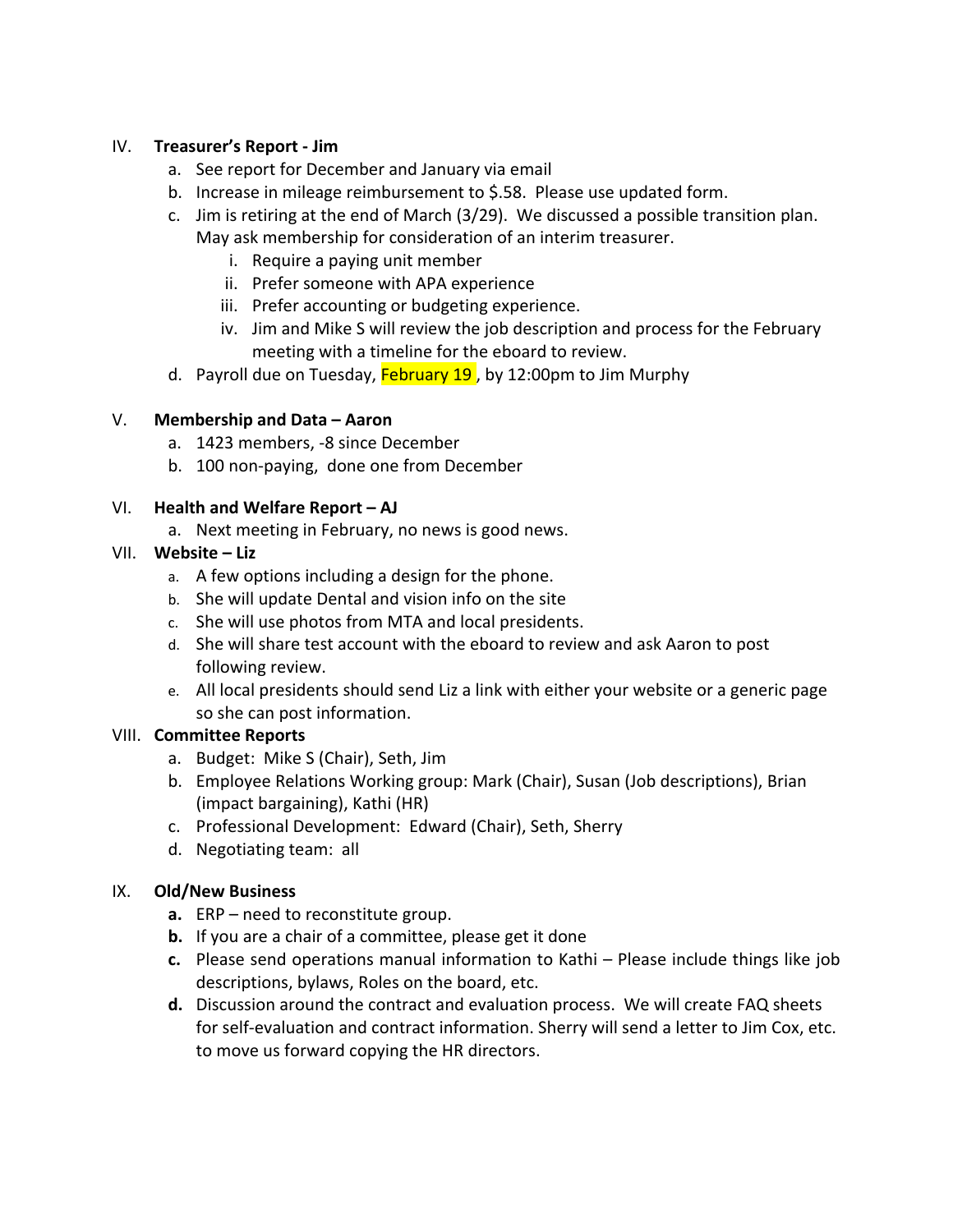*e. We revisited the MOTION to post the contract. Charlie made a motion seconded by Mark indicating we should NOT post the unapproved draft of the contract on the website. PASSED – 8-1-1*

## *X.* **Institutional Issues**

- **a. Bridgewater State – Mike S.** 
	- i. Situation with hostile work environment. Moved to title XI for investigation. Will determine if it will be handled that way or back in HR.

## **b. Fitchburg State – Sherry**

- i. Payroll situation
- **c. Framingham State – Mark** 
	- i. Group action, step one grievance for leaky roof.

## **d. Mass College of Art – Susan**

- **i.** Ongoing issues still with chaos created by HRs decision to add APA negotiated raises in with the increases given to members who specifically put together requests for equity and or salary adjustments etc. HR put the blame for miscommunication on Supervisors and VP's saying that they were supposed to discuss the details with their employees and did not do it. I was in contact with Katie to see if we could grieve this and she said yes but I wanted to try to settle it without going that route and members agreed.
- **ii.** After speaking with the President and explaining what had happened he agreed something needed to be done and immediately had me meet with VP of Finances Robert Perry who at first attempted to bully me saying it was not that big a deal and was not grievable etc. etc. I did not back down and said it was a big deal and that the President agreed with me. I demanded a new letter with and apology and full breakdown of what they actually gave people per their requests be sent to all members it effected. He finally agreed he would send the letter and figure out another way to monetarily compensate angry members.
- **iii.** Letters were drafted by HR and some were given out right before the holidays making members more upset as the letter made it seem like that was going to be all they got from HR as far as a response to the issue.
- **iv.** I got several angry emails from these members, so I emailed the VP of finance to say WTH is going on I hope this is only a first step in righting this???? He sent back some nonsense email showing that he was flip flopping on our original conversation!
- **v.** I emailed the president to let him know I felt Bob Perry was going back on what he said he would do and what President Nelson had asked him to do, but that I was going to meet with Perry again to see what he had to say. This time he tried to pull the same BS and said he was trying to move this issue off my plate and that he was going to look at each person individually and asked me to give him a week. I agreed but with suspicion he was going to pull more BS after a week.
- **vi.** The following week I had a meeting with Bob and Velda about another employee who had been doing a second job while a tenured faculty was on sabbatical and needed to be compensated he was very compliant with this request but making it seem like they were giving a gift not that it was compensation so they would not be in violation of the contract. At the end of this meeting I asked how things were coming with the other issue and he said that members were working on this with their supervisors and that I did not need to worry about it anymore.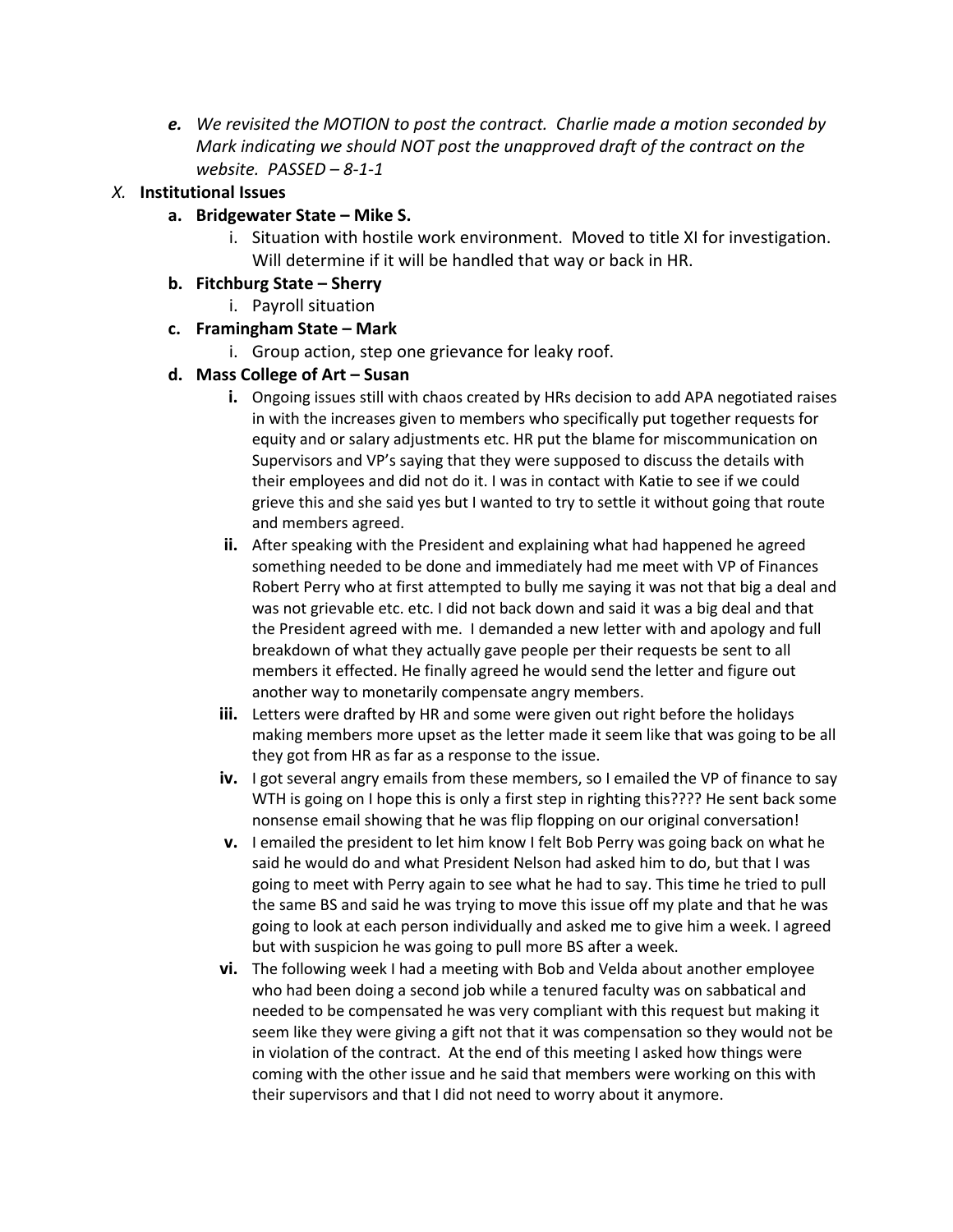- **vii.** I was pissed but scheduled to meet with the president the next week so figured I would deal with it then. I got an email from 8 members who had originally all reached out to me separately about this, and whom now were banding together to try to fight it as a group; they wanted me to come to a meeting with all of them to share what info I had and any suggestions for them. I met with them and they were all writing letters to the president giving him the details of each of their individual issues and then a single letter signed by all of them that discussed the issue and how it was in direct opposition to the mission statement of MassArt and how MassArt treats its employees. I gave my suggestions for how they should approach it and to make sure they did not come across in a negative way.
- **viii.** I met with David Nelson on Monday and explained that I could not get anywhere with Bob to bring this issue to a reasonable resolution and that I was ready to give up trying to resolve it this way. I told him that I wanted to give him a heads up that people were still very angry and I did not want him to be blindsided, and that he should expect to be hearing from some of these folks soon by letter and possibly a request to meet with him. He was very thankful and open to helping in any way he could to get the HR and Finance people to resolve this in a positive way. Now I am waiting to see how this letter writing campaign works out. David has been great updating me along the way when he has heard anything.

## **e. MCLA – Charlie for Seth**

i. Registrar on a PIP –Not timely with putting things in to clear for graduation.

## **f. MMA – Edward/Marissa**

i. Updated re: PIP situation with Admissions Associate Director and relationship with new Director of Admissions. Reprimands. Discussion of process and role between Marissa and Director. She will meet re: exit strategy.

#### **g. Salem State – Mike P –**

- i. Issue with member re: salary change for new degree
- ii. 3 members hired lost personal days of holiday time for date of hire
- **iii.** Athletics
	- **1.** Job titles changing? Duties and Responsibilities change. Trainers are resisting
	- **2.** One employee has hired a personal lawyer regarding additional duties and new job description – advice is to let the personal lawyer handle the situation
	- **3.** Trainers may be working on other payrolls (douyble-dipping) and claiming that Salem is overworking them (working camps).

#### **h. Westfield State – Brian**

- i. VA coordinator
- ii. Ashiah, Diversity Director moving to HR
- iii. Morale survey
- iv. Brian will share survey

#### **i. Worcester State – AJ – No report**